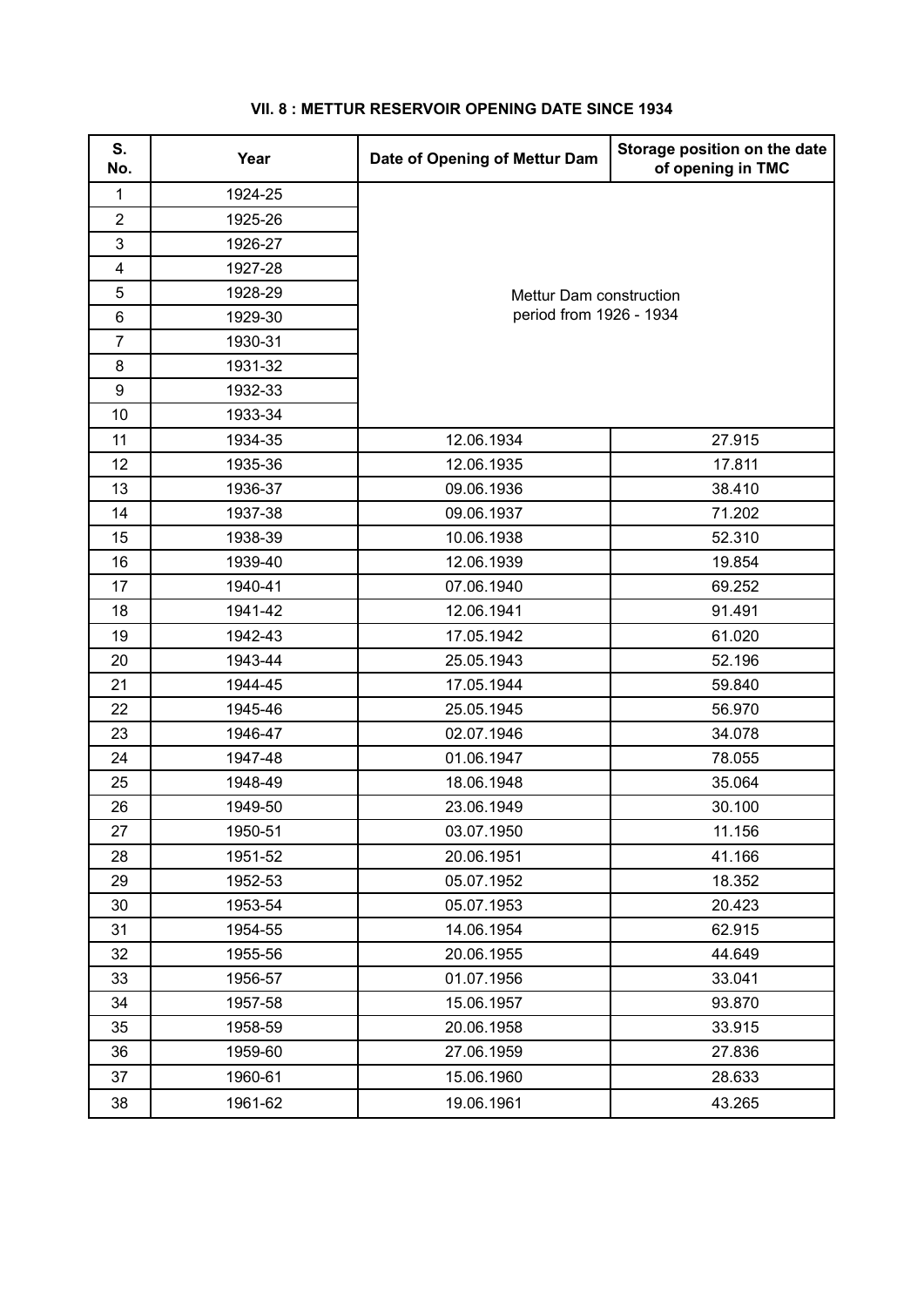| S.<br>No. | Year      | Date of Opening of Mettur Dam | Storage position on the date<br>of opening in TMC |
|-----------|-----------|-------------------------------|---------------------------------------------------|
| 39        | 1962-63   | 19.06.1962                    | 36.009                                            |
| 40        | 1963-64   | 29.06.1963                    | 12.089                                            |
| 41        | 1964-65   | 06.07.1964                    | 13.936                                            |
| 42        | 1965-66   | 12.06.1965                    | 21.151                                            |
| 43        | 1966-67   | 21.07.1966                    | 15.974                                            |
| 44        | 1967-68   | 03.07.1967                    | 22.115                                            |
| 45        | 1968-69   | 07.07.1968                    | 27.638                                            |
| 46        | 1969-70   | 07.07.1969                    | 19.753                                            |
| 47        | 1970-71   | 24.06.1970                    | 31.891                                            |
| 48        | 1971-72   | 27.06.1971                    | 41.312                                            |
| 49        | 1972-73   | 07.07.1972                    | 48.469                                            |
| 50        | 1973-74   | 25.06.1973                    | 61.146                                            |
| 51        | 1974-75   | 20.07.1974                    | 28.154                                            |
| 52        | 1975-76   | 04.07.1975                    | 37.899                                            |
| 53        | 1976-77   | 24.07.1976                    | 26.625                                            |
| 54        | 1977-78   | 15.07.1977                    | 23.946                                            |
| 55        | 1978-79   | 05.07.1978                    | 44.649                                            |
| 56        | 1979-80   | 12.06.1979                    | 50.201                                            |
| 57        | 1980-81   | 12.06.1980                    | 67.689                                            |
| 58        | 1981-82   | 11.07.1981                    | 43.367                                            |
| 59        | 1982-83   | 21.06.1982                    | 35.287                                            |
| 60        | 1983-84   | 20.07.1983                    | 49.067                                            |
| 61        | 1984-85   | 12.06.1984                    | 43.010                                            |
| 62        | 1985-86   | 08.07.1985                    | 31.638                                            |
| 63        | 1986-87   | 21.08.1986                    | 60.151                                            |
| 64        | 1987-88   | 09.11.1987                    | 43.978                                            |
| 65        | 1988-89   | 07.08.1988                    | 36.924                                            |
| 66        | 1989-90   | 20.08.1989                    | 49.284                                            |
| 67        | 1990-91   | 22.08.1990                    | 44.236                                            |
| 68        | 1991-92   | 21.07.1991                    | 46.270                                            |
| 69        | 1992-93   | 12.06.1992                    | 63.938                                            |
| 70        | 1993-94   | 12.06.1993                    | 59.471                                            |
| 71        | 1994-95   | 12.06.1994                    | 61.246                                            |
| 72        | 1995-96   | 03.07.1995                    | 36.299                                            |
| 73        | 1996-97   | 26.07.1996                    | 18.288                                            |
| 74        | 1997-98   | 12.06.1997                    | 61.498                                            |
| 75        | 1998-99   | 22.06.1998                    | 72.044                                            |
| 76        | 1999-2000 | 01.07.1999                    | 49.651                                            |

## **VII. 8 : METTUR RESERVOIR OPENING DATE SINCE 1934**